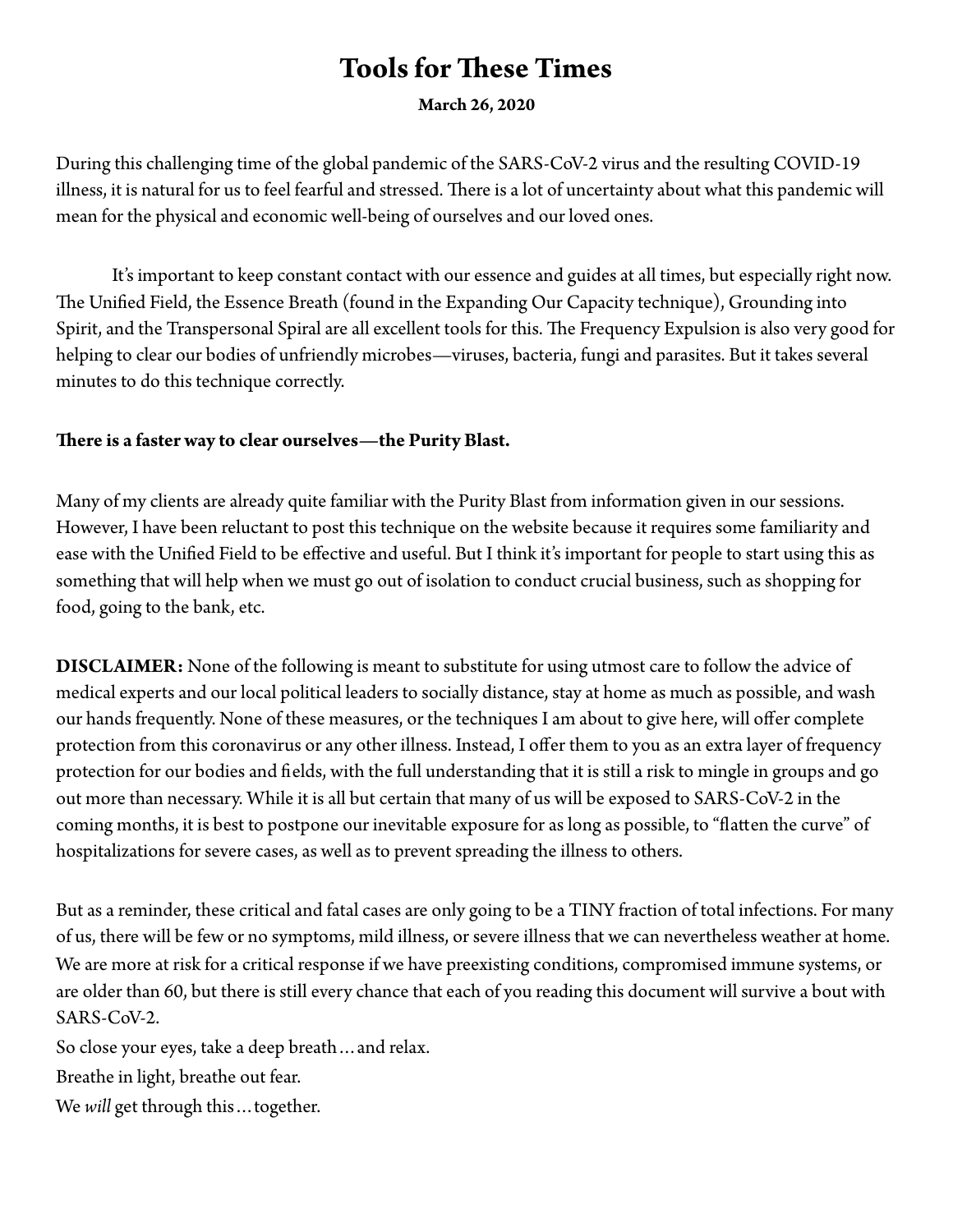#### **SUGGESTED DAILY PROTOCOL**

- Purity Mesh (Daily, Renew Each Morning)
- Purity Blasts (Frequently, Repeatedly During the Day and Night)
- Purity Cyclone (As Needed, Cleaning a Space)
- Calming Our Instinctive Centers (As Needed)

#### **PURITY BLAST**

This is basically a very fast version of the Frequency Expulsion Technique already given on the website.

Divine Purity looks to me like a white light with a touch of blue, like an arctic ice foe on the ocean with translucent blue shining through. Kinesthetically, it can feel cold. Purity commands: "Anything that doesn't belong here, get out of here." It is helpful in clearing our bodies and felds of other people's energy, old energy of ours that is hanging around, and unfriendly non-commensal microbes—viruses, bacteria, fungi, and parasites. These organisms find the intensity and frequency intolerable and try to get away from it because they can be destroyed by it if they linger.

Ultraviolet looks to my eyes like a purple so dark it's almost black. Kinesthetically, it can feel hot. It transmutes energy, just like its cousin the violet ray. But while the violet ray transmutes energy and then releases it around us to be used for whatever the universe wants, the ultraviolet converts the cleared material to neutral energy that essence can reclaim to use for its own purposes. In effect, it "recycles" the cleared energy. It's also energy on a bandwidth that microbes cannot tolerate well.

 When we ask for a Purity Blast from the Council, our essence and/or our healing guides, they will send three cycles of Purity and Ultraviolet into our bodies and felds in very quick succession. To my eyes, it looks like the strobe lights of a disco, or a camera or lightning fash. Light-dark, light-dark, light-dark. Or kinesthetically, cold-hot, cold-hot, cold-hot.

Please be aware that the more you do this exercise, the more used to it your bodies and felds will get, so if you initially feel sensations when you call on the Purity Blasts but then stop feeling anything, it doesn't mean that it isn't coming or isn't effective. You've just grown accustomed to the sensations and your body doesn't even register it as unusual anymore. This is true of any of the techniques, by the way.

**IF YOU ARE ALREADY FEELING SICK:** It's not too late to use the Purity Blasts! Keep hitting yourself with these Purity Blasts, only do them as frequently as you are able. I've often found that using the blasts relentlessly when I'm just feeling like I might be coming down with something prevents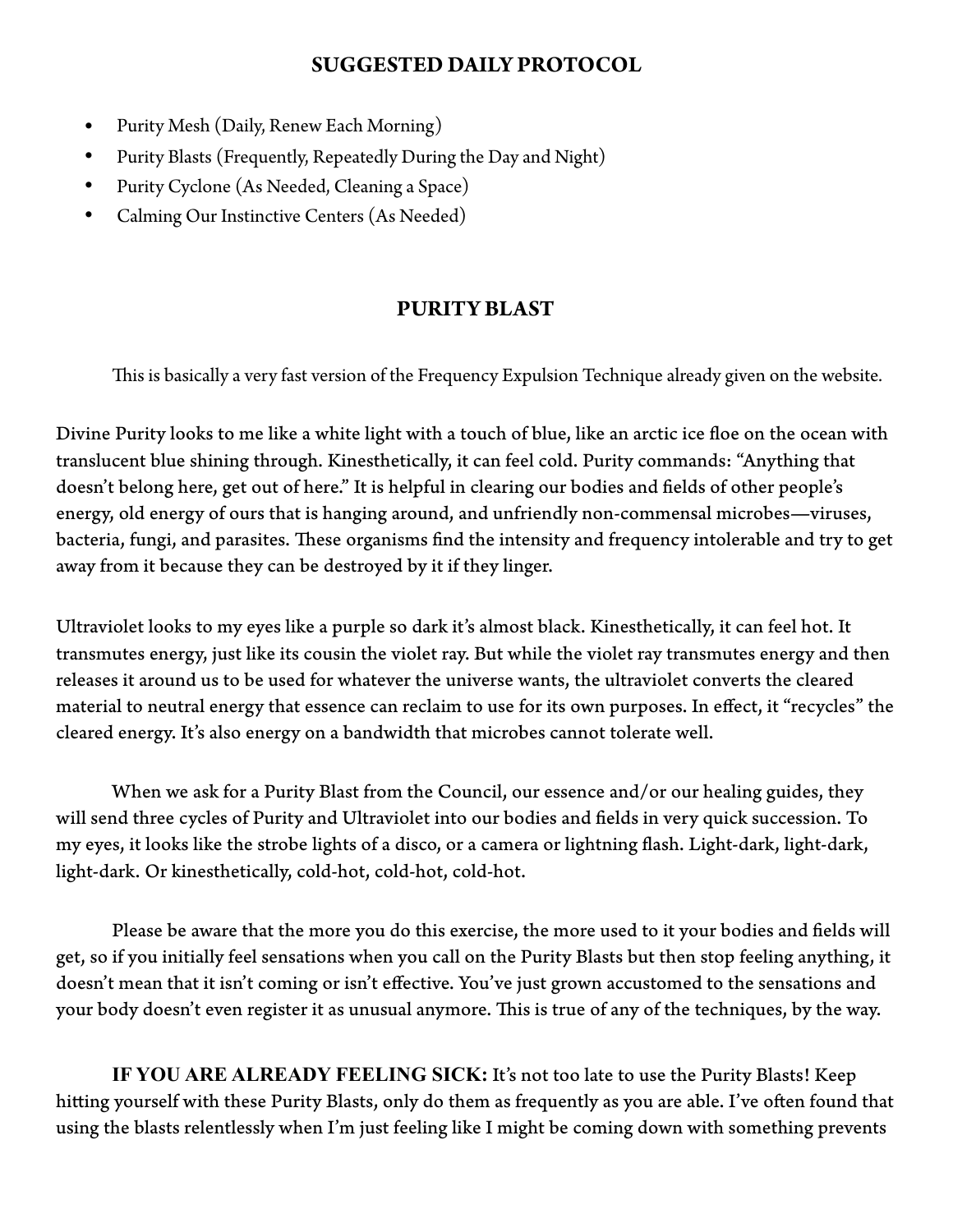me from going into the full illness. If I still fall ill, I've found that continual use of the Purity Blasts lessens the severity and shortens the duration of the illness.

- 1. Unify your felds, or make sure your unifed feld is solid. If you've practiced the Unifed Field enough, this should simply be a mater of a moment of concentration or intent. If your felds are not unifed, your guides will not send the Purity Blast. Only a unifed feld can safely handle the intensity of this blast of energy.
- 2. Request of your healing guides that they send a Purity Blast through your fields. This will be three cycles of Purity and Ultraviolet, rapidly, one after the other. Please stand still for at least 20-30 seconds so your guides don't have to chase you!
- 3. In short: Unify and Purify!

And that's it. Keep doing this throughout the day, as often as you like. Especially use it often and relentlessly when you are out in public, or around others. I continually cycle it through my felds whenever I'm out, using the back of my mind to focus on calling it down while I'm doing other things. It takes practice to have this split focus, but it's rewarding to cultivate the skill.

## **PURITY MESH**

The Purity Mesh is an extra layer of protection to be used IN ADDITION to, not as a replacement for, the Purity Blasts you use during the day. Because it is skin-tight, you don't have to worry about it being displaced by exposure to cellphone and wireless radiation as you would other augmentations to your feld. Still, it's best to renew the Purity Mesh every day, preferably in the morning when you wake up. Any energy structure atenuates when our attention and intention wanes, so it needs to be replaced daily even though it will stay on throughout the day without you having to maintain it.

This will create a skin-tight mesh from head-to-sole of your foot, covering especially your eyes, ears, nose and mouth. It will penetrate the top layers of skin and some millimeters outside your skin. It will alternate pulses of Purity and Ultraviolet, but at a much gentler rate than the Purity Blasts. It is meant to be another line of defense for any energy or microbes that aren't dealt with by intermitent Purity Blasts.

- Unify your felds.
- Request of your guides and/or the Council that they place a Purity Mesh around your body, covering you completely. Stay still for 20-30 seconds so your guides don't have to chase you around.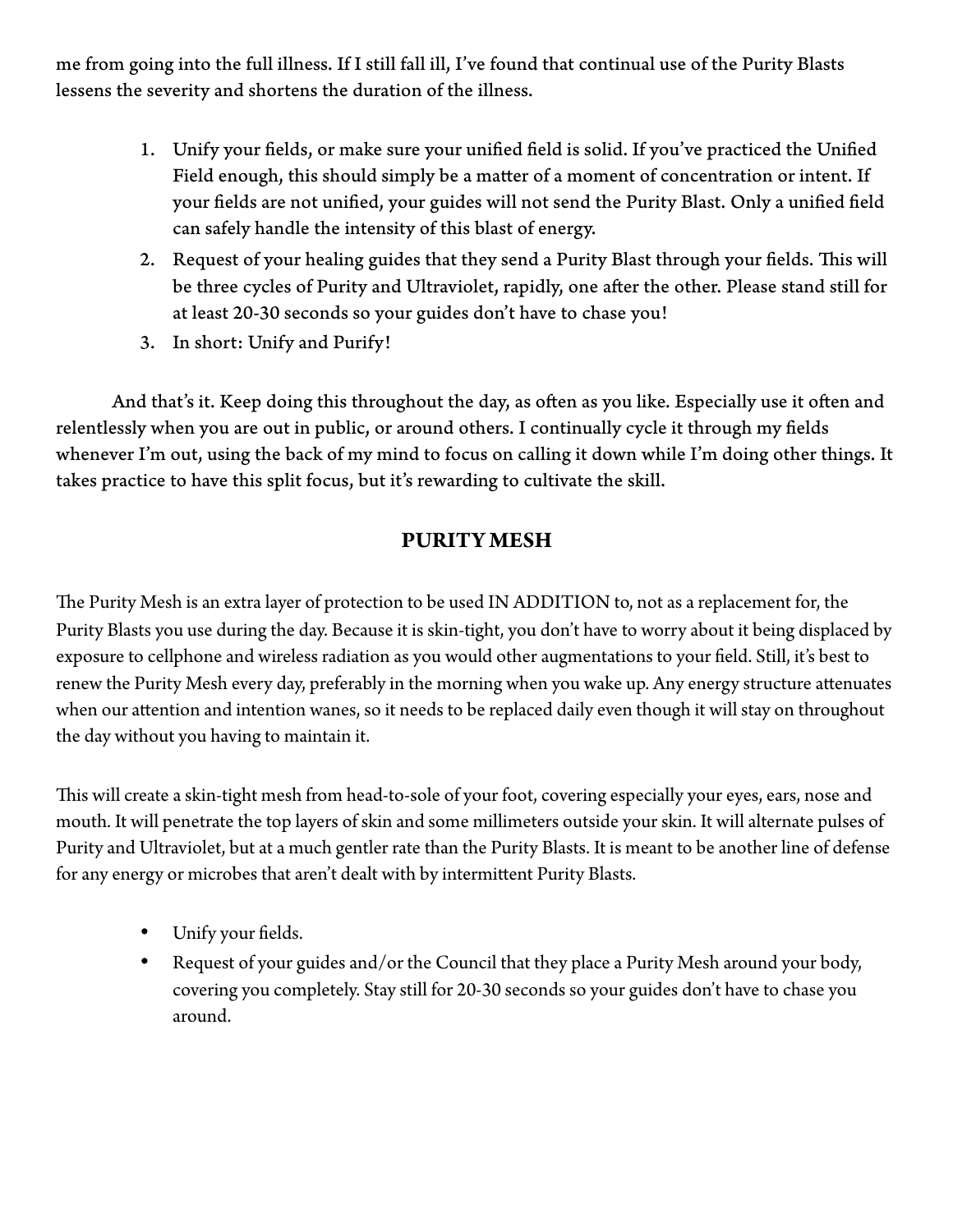# **PURITY CYCLONE**

This is a method for clearing a space of other people's energy, old energy of yours, and unfriendly microbes. It is suggested that you use this in your living space, in your car, and through any place you are visiting before you enter it, such as a store, an airport, or someone else's house.

It's very exhilarating! If it hits you or anyone in the space, it will not harm anything. It might feel tingly, like a "goose walked over my grave."

- Close your eyes and visualize the space in question.
- Request of your guides that they sweep a Purity Cyclone through the space. This looks to my eyes like a swirling tornado of strobe lights sweeping through and around the space, foor to ceiling. Don't forget the corners of the rooms!

## **CALMING THE INSTINCTIVE CENTER**

We all have instinctive center wiring in our base chakras that connect us to Species Central for the human/ hominid species (the deva of our physical bodies). It looks like an expanding upward spiral wire, like a wireframe of the form of a tornado, starting at the botom of our base chakras and extending all the way to the top. Humans are a very social species, so this wiring is very susceptible to responding to any changes in the instinctive centers of the humans around us. So if the people around us are fearful for their survival, as they are during times like these, that fear and panic spreads to us through this instinctive center wiring.

When our instinctive centers are triggered, it causes our adrenals to release cortisol and adrenaline in the fght, fight or freeze response. While this is helpful if we are facing a sudden threat, to get us to act to avoid it, for the most part it just stresses us unnecessarily and causes us to move into the lower vibrations of fear so that we can no longer feel our spirits. Therefore, it is useful to learn how to calm down this wiring when it is activated. When this happens, that wire in the base chakra will start vibrating, like a tuning fork that has been struck.

- Visualize the spiral wire in the base chakra, extending from the bottom to the top of this spherical structure.
- Visualize a cylinder of turquoise light (or your own fst, saturated with Turquoise Ray, if you like) surrounding this wiring and squeezing gently.
- Hold the squeeze until you feel or sense the wire's vibration stilling. This is analogous to holding a vibrating tuning fork in your hand to still it.
- Release and check in to be sure it has gone quiet. If not, repeat as necessary. If it's very activated, it may take several iterations of this to completely still.